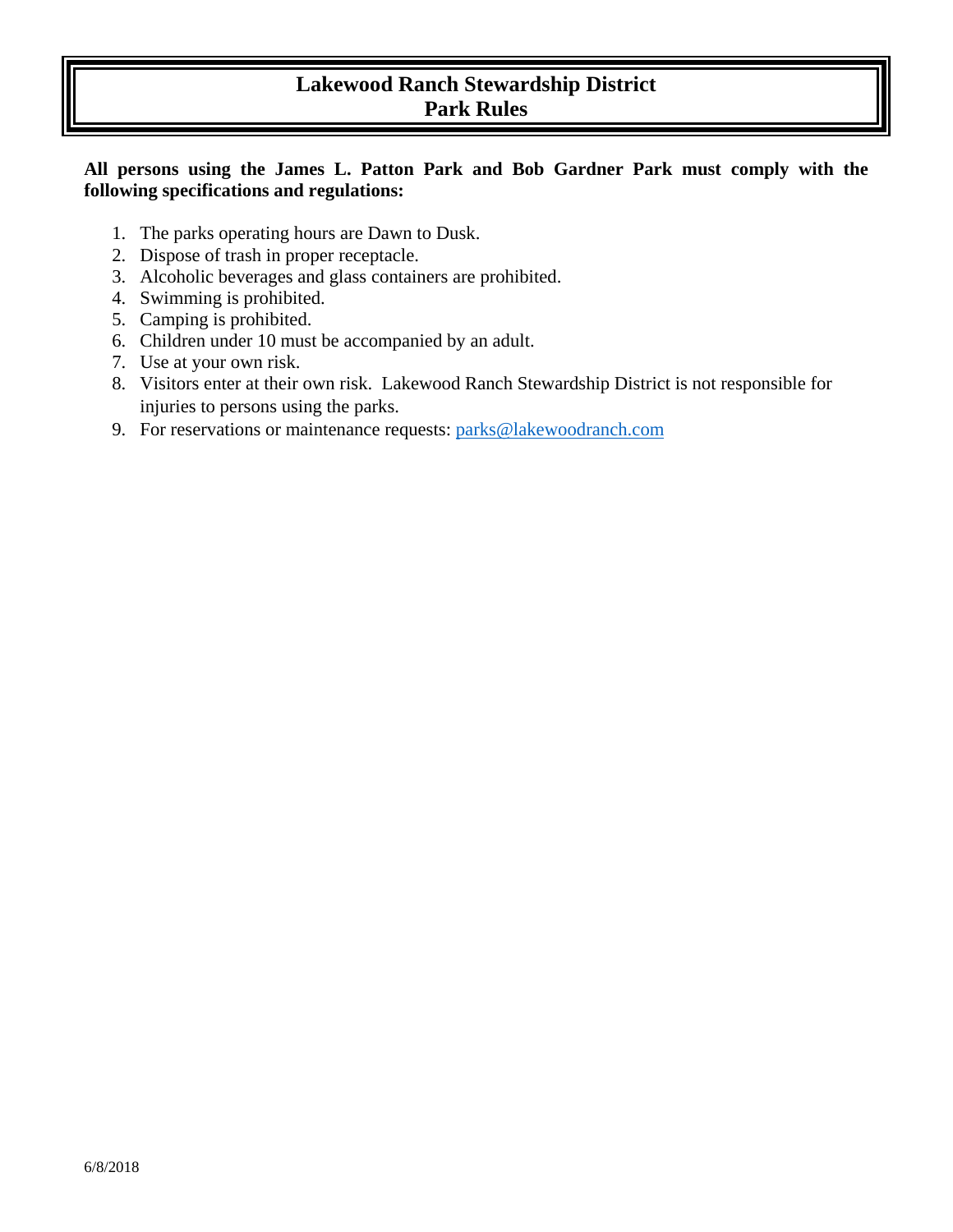# **Lakewood Ranch Stewardship District James L. Patton Park**

# **Lake Patton Recreational Lake Use, Access, Watercraft and Fishing Rules**

**All boats and recreational vessels ("Watercraft") using lakes in James L. Patton Park must comply with the following specifications and regulations.** 

### • **Watercraft Size Restrictions:**

## **BOAT / RECREATIONAL VESSEL MAXIMUM LENGTH TYPE**

- **Canoe/Kayak/Paddleboard 20 feet**
- **Sail Boat 14 feet**
- **All Other 14 feet**
- 

- 
- 
- 
- **Pontoon Boats Not Permitted**
- **Watercraft Use Restrictions:** 
	- $\bullet$ Watercraft may be launched only at designated boat ramps.
	- • All watercraft operators and passengers must comply with Florida laws and regulations regarding Personal Flotation Devises, whistles and other safety devices.
	- No Watercraft may be stored on site.
- • **Motor Restrictions:** Electric motors only.
	- $\bullet$ • No gasoline motors may be in or on the Watercraft.
	- $\bullet$ Maximum thrust  $-47$  pounds. (3HP)
- **Fishing, Swimming and Wading Restrictions:** 
	- Fishing in any lake is subject to laws of the Florida Game and Fresh Water Game Commission.
	- **"Catch and release"** only is allowed in Lake Patton.
	- No swimming or wading allowed in any lakes. Boaters are warned of the presence of alligators, poisonous snakes, and other wildlife.
	- Fishing is restricted to one rod/reel or drop/hand line per person fishing. No setlines are allowed.
	- No gill or throw netting of any fish is allowed.
	- No fishing is allowed between dusk and dawn.
- **Lake Use:** 
	- All lake use shall be at the sole risk of residents and/or guests. User understands that use of the lakes will be at his or her own risk, and user and his/her guests or invitees, agree to hold harmless and indemnify the Lakewood Ranch Stewardship District ("District"), as well as their respective agents, employees and assigns, for all claims of damages arising from use of the lakes.
	- The District assume no responsibility for loss or damage to personal belongings.
	- Caution should be used in all freshwater lakes in Florida due to the risk of alligators, snakes and other wildlife.
	- • Feeding of wildlife is strictly forbidden. Observance of such behavior will result in immediate expulsion from lakes.
	- Users may not introduce, breed or remove alligators, snakes, water fowl, turtles, fish or vegetation.
	- No battery-powered or remote-controlled toy watercraft are permitted.
	- Please keep our lakes and ponds clean by disposing of all litter appropriately and do not discharge any chemicals or bio-hazards on any lake or pond.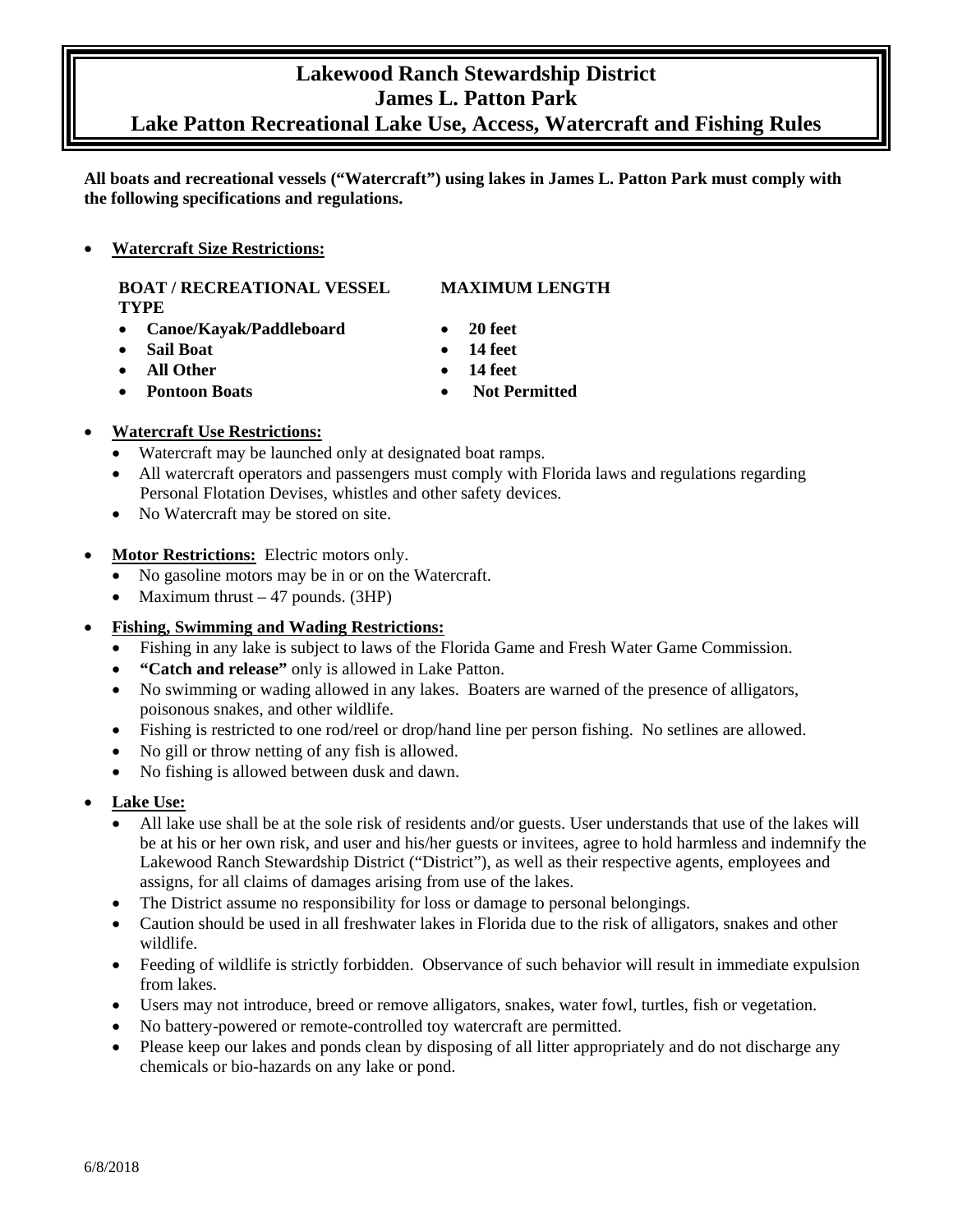# **Lakewood Ranch Stewardship District Bob Gardner Park Dog Park Rules**

## **All persons using the dog park located in Bob Gardner Park must comply with the following specifications and regulations:**

- 1. Park Hours are Dawn to Dusk.
- 2. The park is not staffed.
- 3. Only registered dogs and their owners may use the park-. To become a registered member; submit a completed registration form to [parks@lakewoodranch.com.](mailto:parks@lakewoodranch.com) The annual fee is \$50, Lakewood Ranch Resident and \$100, Non-Resident.
- 4. This park is for the enjoyment of our canine visitors and their owners.
- 5. Dogs must wear current county tags and have a current rabies vaccination.
- 6. Dogs must be leashed when entering and exiting the park.
- 7. All dogs within the fence must be off leash.
- 8. Aggressive dogs are not allowed to remain in the park.
- 9. Dogs must be under voice control at all times.
- 10. Owners must be present with leash and in view of their dog at all times.
- 11. Dog feces must be picked up and disposed of by owner.
- 12. Owner must immediately fill in any holes dug by their dogs.
- 13. Non-canine food is prohibited inside the park.
- 14. The small dog area is recommended for small, fragile or elderly canine visitors.
- 15. Owners are responsible for the actions of their dogs.
- 16. Dogs in heat are not allowed in the park.
- 17. Canine and human visitors enter at their own risk. Lakewood Ranch Stewardship District is not responsible for injuries to visiting dogs, their owners, or others using the park.